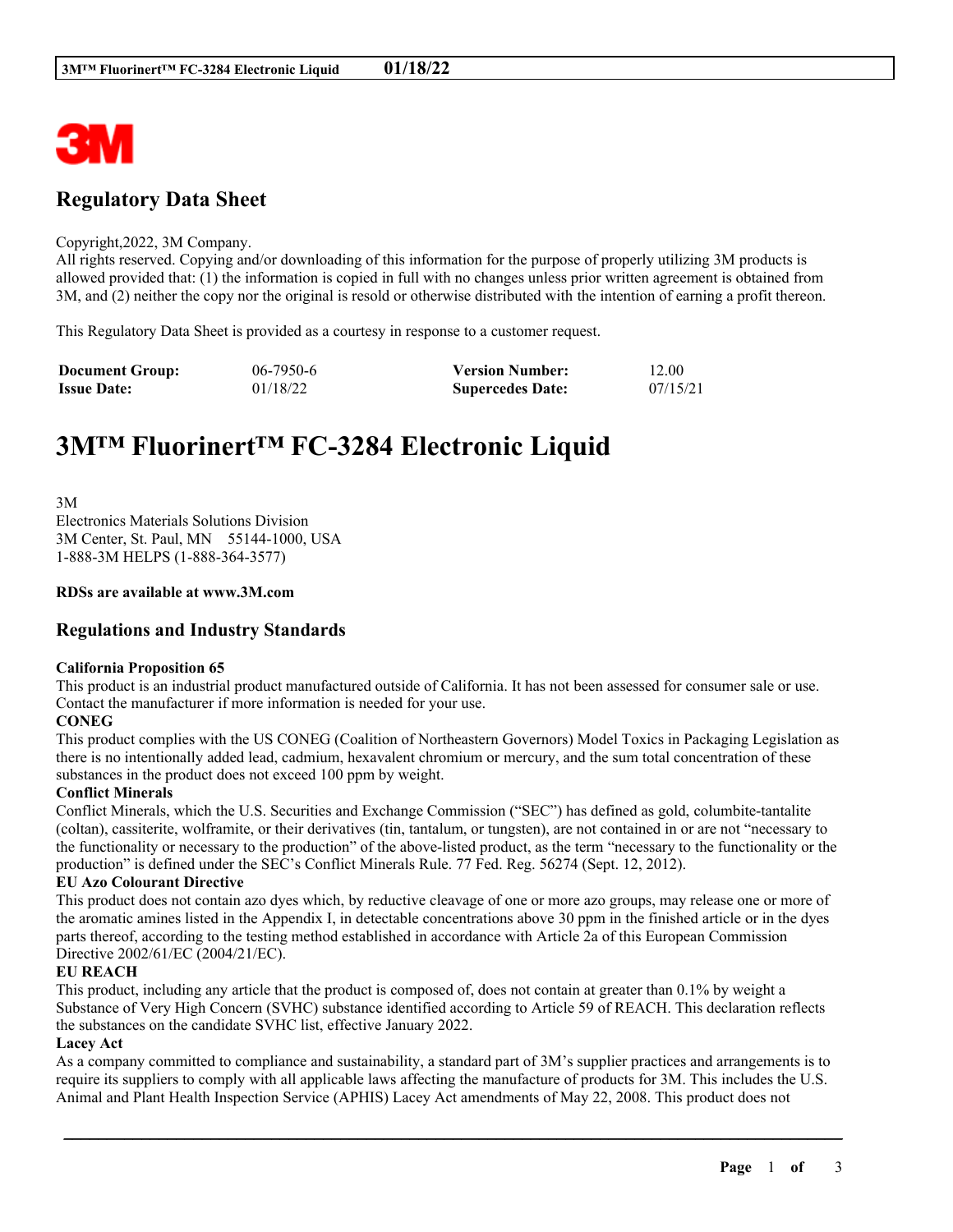intentionally contain plant based material and as such is exempt from the Lacey Act. **TSCA Section 6** This product is not known to contain 2,4,6-Tri-tert-butylphenol (CAS 732-26-3). **TSCA Section 6** This product is not known to contain Decabromodiphenyl Ether (Deca-BDE) (CAS 1163-19-5). **TSCA Section 6** This product is not known to contain Hexachlorobutadiene (HCBD) (CAS 87-68-3). **TSCA Section 6** This product is not known to contain Pentachlorothiophenol (PCTP) (CAS 133-49-3). **TSCA Section 6** This product is not known to contain Phenol, isopropylated phosphate (3:1) (PIP (3:1)) (CAS 68937-41-7).

## **Chemicals and/or Compounds of Interest**

**Acrylamide (CAS 79-06-1)** : Not intentionally added. **Alkylphenol (AP)** : Not intentionally added. **Alkylphenolethoxylates (APE)** : Not intentionally added. **Antimony and (Sb) Compounds** : Not intentionally added. **Arsenic and (As) Compounds** : Not intentionally added. **Asbestos** : Not intentionally added. **Azocolorants and Azodyes** : Not intentionally added. **Beryllium and (Be) Compounds** : Not intentionally added. **Bismuth and (Bi) Compounds** : Not intentionally added. **Bisphenol A (BPA) (CAS 80-05-7)** : Not intentionally added. **Butylated Hydroxytoluene (BHT) (128-37-0)** : Not intentionally added. **Cadmium and (Cd) Compounds** : Not intentionally added. **Chlorinated Paraffins, Short Chain** : Not intentionally added. **Chlorinated Polyethylene** : Not intentionally added. **Chlorofluorocarbons (CFCs)** : Not intentionally added. **Chloroprene (Neoprene)** : Not intentionally added. **Chlorosulfonated Polyethylene** : Not intentionally added. **Chromium and (Cr) Compounds** : Not intentionally added. **Creosote** : Not intentionally added. **Crystalline Silica** : Not intentionally added. **Decabromodiphenyl Ether (Deca-BDE) (CAS 1163-19-5)** : Not intentionally added. **Di(2-Ethylhexyl) Phthalate (DEHP) (CAS 117-81-7)** : Not intentionally added. **Di(Methoxyethyl) Phthalate (DMEP) (CAS 117-82-8)** : Not intentionally added. **Dibutyl Phthalate (DBP) (CAS 84-74-2)** : Not intentionally added. **Dibutyl Tin Compounds** : Not intentionally added. **Diisobutyl Phthalate (DIBP) (CAS 84-69-5)** : Not intentionally added. **Diisodecyl Phthalate (DIDP)** : Not intentionally added. **Diisononyl Phthalate (DINP)** : Not intentionally added. **Dimethyl Fumarate (DMF) (CAS 624-49-7)** : Not intentionally added. **Di-n-Octyl Phthalate (DNOP) (CAS 117-84-0)** : Not intentionally added. **Dyes** : Not intentionally added. **Flame Retardants (not PBB or PBDE)** : Not intentionally added. **Formaldehyde (CAS 50-00-0)** : Not intentionally added. **Halogenated Compounds** : Bromine, chlorine, fluorine, iodine or chemical compounds containing them are not intentionally added. **Halogenated Flame Retardants** : Not intentionally added. **Hexabromo Cyclo-Dodecane (HBCD)** : Not intentionally added. **Hexavalent Chromium and (Cr+6) Compounds** : Not intentionally added. **Hydrochlorofluorocarbons (HCFCs)** : Not intentionally added. **Lead and (Pb) Compounds** : Not intentionally added. **Materials of Human or Animal Origin** : Not intentionally added.

\_\_\_\_\_\_\_\_\_\_\_\_\_\_\_\_\_\_\_\_\_\_\_\_\_\_\_\_\_\_\_\_\_\_\_\_\_\_\_\_\_\_\_\_\_\_\_\_\_\_\_\_\_\_\_\_\_\_\_\_\_\_\_\_\_\_\_\_\_\_\_\_\_\_\_\_\_\_\_\_\_\_\_\_\_\_\_\_\_\_